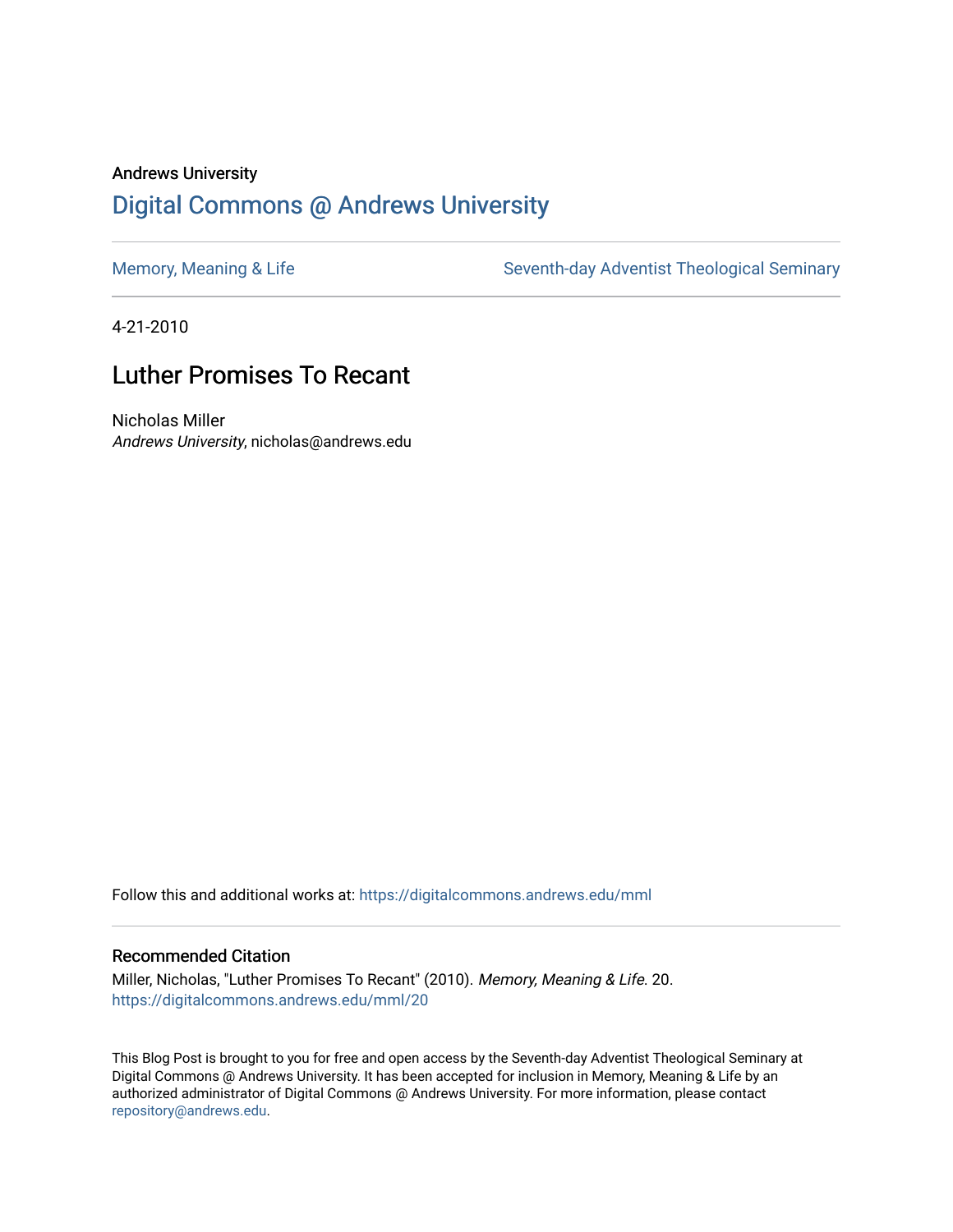The Wayback Machine - http://web.archive.org/web/20110901165339/http://www.memorymeaningfaith.org:80/blog/201…

# **[Memory, Meaning & Faith](http://web.archive.org/web/20110901165339/http://www.memorymeaningfaith.org/blog/)**

[Main](http://web.archive.org/web/20110901165339/http://www.memorymeaningfaith.org/blog) [About](http://web.archive.org/web/20110901165339/http://www.memorymeaningfaith.org/blog/about.html) [Archives](http://web.archive.org/web/20110901165339/http://www.memorymeaningfaith.org/blog/archives.html) April 21, 2010 **Luther Promises To Recant**



*Martin Luther*

The mass is an evil thing, and God is displeased with it . . . it must be abolished . . . . Yet Christian love should not employ harshness here nor force the matter. However, it should be preached and taught with tongue and pen that to hold mass in such a manner is sinful, and yet no one should be dragged away from it by the hair; for it should be left to God, and his Word should be allowed to work alone, without our interference? Why? Because is not in my power or hand to fashion the hearts of men as the potter molds the clay and fashion them at my pleasure. I can get no farther than their ears; their hearts I cannot reach. And since I cannot pour faith into their hearts, I cannot, nor should I, force any one to have faith. That is God's work alone, who causes faith to live in the heart. Therefore, we should give free course to the Word and not add our works to it. We have the right to speak, but not the power to act. We should preach the Word, but the results must be left solely to God's good pleasure.

Now if I should rush in and abolish it by force, there are many who would be compelled to consent to it and yet not know where they stand, whether it is right or wrong . . . . And this forcing and commanding results in a mere mockery, an external show, a fool's play, man-made ordinances, sham-saints, and hypocrites. For where the heart is not good, I care nothing at all for the works. We must first win the hearts of the people. . . . Dear lords or pastors, abandon the mass, it is not right, you are sinning when you do this; I cannot refrain from telling you this. But I would not make it an ordinance for them, nor urge a general law. . . . And if you should carry them out with such general laws, *then I will recant everything that I have written and preached and I will not support you*. . . . In short, I will preach it, teach it, write it, but I will constrain no man by force, for faith must come freely without compulsion.

Martin Luther, "The Second Sermon, March 10, 1522, Monday after Invocavit," in *Selected Writings of Martin Luther 1520-1523*, vol. 2, Theodore, G. Tappert, ed. (Minneapolis, MN: Fortress Press, 2007), 239-241, emphasis supplied.

### **Questions**

- 1. On what basis would Luther recant his writings and preaching? Why did he make this promise?
- 2. Given this early statement, why did both Calvinism and Lutheranism eventually use civil laws to force religious obedience?

Posted by Nicholas Miller on April 21, 2010 in [Church and Society,](http://web.archive.org/web/20110901165339/http://www.memorymeaningfaith.org/blog/church-and-society/) [Church History](http://web.archive.org/web/20110901165339/http://www.memorymeaningfaith.org/blog/church-history/), [Quotable](http://web.archive.org/web/20110901165339/http://www.memorymeaningfaith.org/blog/sources/) | [Permalink](http://web.archive.org/web/20110901165339/http://www.memorymeaningfaith.org/blog/2010/04/luther-promises-to-recant.html)

[Save to del.icio.us](http://web.archive.org/web/20110901165339/http://del.icio.us/post) |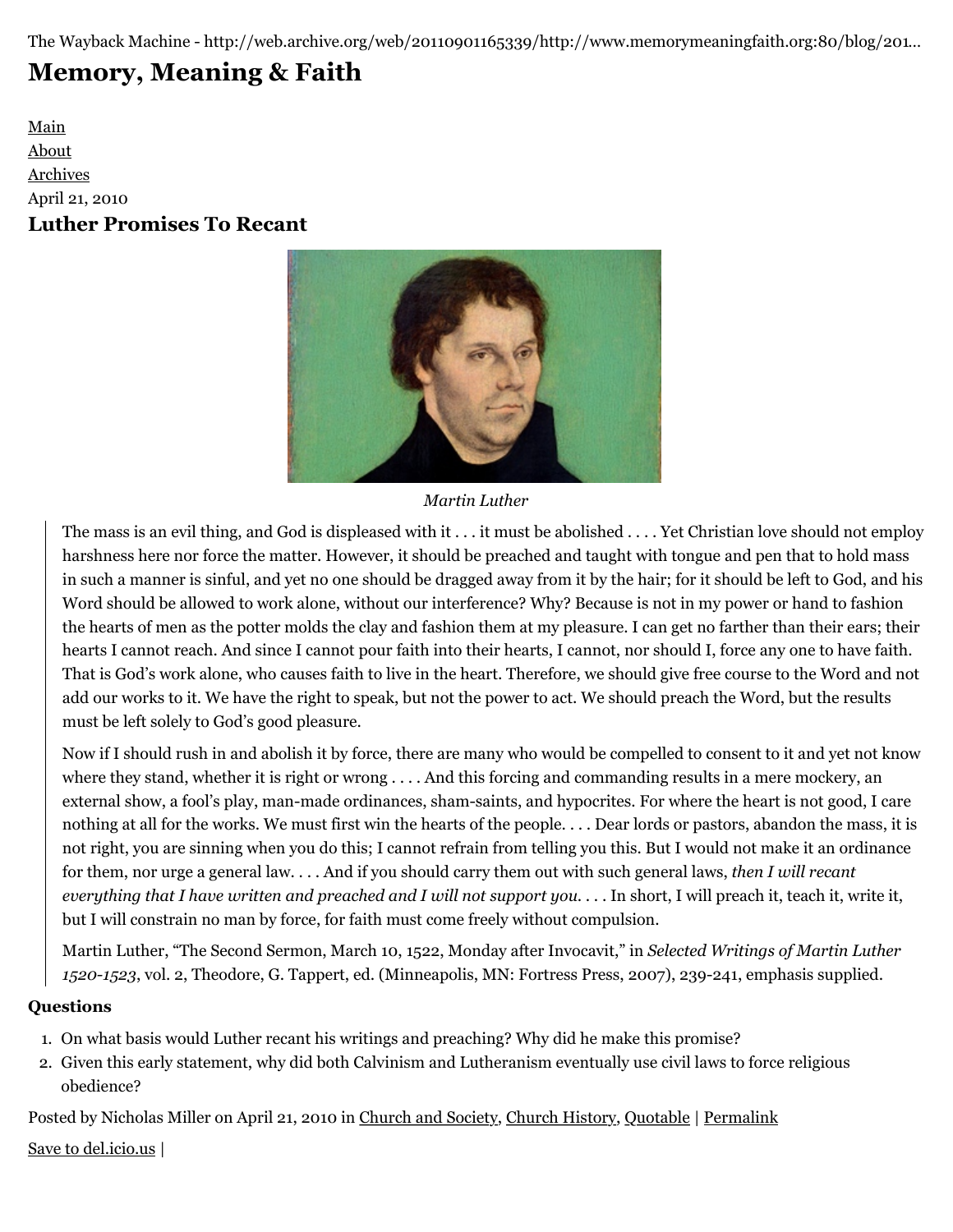#### **Comments**

You can follow this conversation by subscribing to the [comment feed](http://web.archive.org/web/20110901165339/http://www.memorymeaningfaith.org/blog/2010/04/luther-promises-to-recant/comments/atom.xml) for this post.

What a wonderful stand for liberty of conscience. Unfortunately the Reformation was born upon the shoulders of politics which is the power of man over another. Since doctrine was the fulcrum of political maneuver here it then became the instrument of political force. Since Luther's work depended on political support the work was then compromised and placed into the service of the political power that used his teaching for political strength. Although the protest of the princes was founded on a revelation of faith it was soon used for political maneuvering that led to the loss of the very revelation that sprang it to existence; forewarned by Luther's warning to recant.

Should religious liberty as we manifest it here in the US be dependent upon the Constitution? If so, then we are using a human instrument to enforce a divine revelation. The Constitution seeks to protect liberty of conscience in order that what began as a revelation from God would not be trampled upon by the ambitions of man. Liberty of conscience does not exist because we make a law that enforces it. It exists by the will of God. We either respect it when we allow Christ to do the work of faith or we destroy it when we attempt to do the work of God ourselves.

#### Posted by: David de la Vega | [April 21, 2010 at 07:53 PM](http://web.archive.org/web/20110901165339/http://www.memorymeaningfaith.org/blog/2010/04/luther-promises-to-recant.html?cid=6a01287656f488970c0133ecda019e970b#comment-6a01287656f488970c0133ecda019e970b)

Nicely put thoughts, David. I think I here much of what you are saying, in that our religious liberty comes from God, and not from the government. But I'm wondering if there is any practical alternative to relying on the constitution and civil power to actually implement the protection of that liberty. In this world, we are rather dependent on human instruments, as fallible and imperfect as they may be, to enforce and protect rights even of divine basis and origination. We just need to keep in mind that they indeed are not the product of the state, to grant or withhold as it sees fit.

#### Posted by: [Nicholas Miller](http://web.archive.org/web/20110901165339/http://profile.typepad.com/npmiller) | [April 21, 2010 at 10:15 PM](http://web.archive.org/web/20110901165339/http://www.memorymeaningfaith.org/blog/2010/04/luther-promises-to-recant.html?cid=6a01287656f488970c0134800adda1970c#comment-6a01287656f488970c0134800adda1970c)

"that to hold mass in such a manner is sinful",

This phrase caught my eye. What did he mean by 'in such a manner'? Is his concern with the mass, or with the manner in which he saw the mass being done?

#### Posted by: Harlen Miller | [April 22, 2010 at 02:21 PM](http://web.archive.org/web/20110901165339/http://www.memorymeaningfaith.org/blog/2010/04/luther-promises-to-recant.html?cid=6a01287656f488970c0133ecdf6af4970b#comment-6a01287656f488970c0133ecdf6af4970b)

Good question, Harlen. Luther did not object to the ceremony of the Lord's supper per se. Rather, he objected to the implementation of it as carried out by Catholics. This included limiting the laity to one kind (eating the bread) only, and the moment of blessing where transubstantiation was said to occur, and the elevation of the host as a sacred thing. Thus, he was against the Catholic version of the mass, but continued a Protestant version that removed the offending elements.

#### Posted by: [Nicholas Miller](http://web.archive.org/web/20110901165339/http://profile.typepad.com/npmiller) | [April 22, 2010 at 02:42 PM](http://web.archive.org/web/20110901165339/http://www.memorymeaningfaith.org/blog/2010/04/luther-promises-to-recant.html?cid=6a01287656f488970c0134800f6f14970c#comment-6a01287656f488970c0134800f6f14970c)

Clearly, Luther had a vision for liberty of conscience that was ahead of its time. As David so eloquently stated, indeed, liberty of conscience is born from God who risked all of heaven so Adam and Eve may live in a free world.

However, that was before they rebelled. We now live on this side of eternity, a world in shameless and open rebellion against God's government and one that is hostile against godly principles. It is in this context that Jesus sets the example for the approach that Christians ought take when dealing with the abuse of political power. I am referring to Pilate's interrogation of Jesus. The Lord reminds Pilate that he is not to abuse his power and that he needed to respect his position as governor of Judea because, ultimately, his authority came from Caesar and not from himself.

Christians need to speak up to the leaders of this land and do so with conviction and Christian love. Whereas, we may not become involved in the splintered political process as some Christians do today, it is the duty of Christians to abide by the law of the land and present their valid arguments within the context of human law, while enlightening their minds with the truth of the Scriptures.

Luther understood this concept, as can be seen above, but he could not completely divorce this understanding from his theology because he lived in a society that was entrenched in deriving social policy from their biased understanding of Scripture. Nevertheless, it is clear that just because our kingdom is not of this world, God is not asking us to remain neutral on matters of the liberty of conscience and leave it all to our personal faith.

On the contrary, our faith, if it is genuine faith, must be accompanied by our works. If we are to fit in the society of the coming heavenly age, we must take a stand even in the midst of opposition and ridicule here in this world of rebellion. We must move from the realm of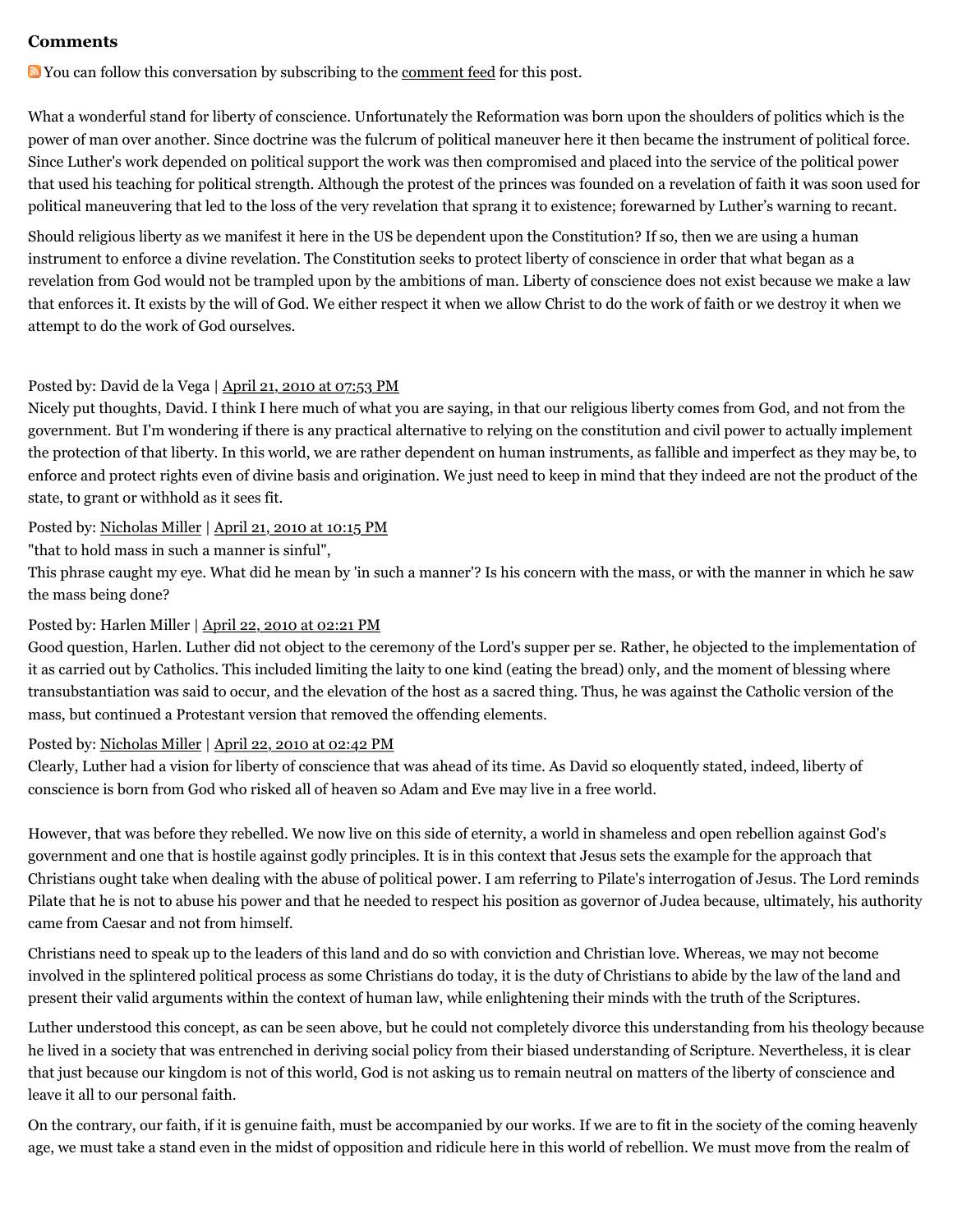good ideas to doing good and leaving a godly legacy in our godless society. We must act in kindness and compassion even in the midst of violence. And finally, we must be willing to recant our support of the government when government has overstepped their boundaries. We have no command from Scripture that compels to remain neutral while exercising our faith.

#### Posted by: [Victor Reyes-Prieto](http://web.archive.org/web/20110901165339/http://profile.typepad.com/reyesprieto) | [April 22, 2010 at 05:02 PM](http://web.archive.org/web/20110901165339/http://www.memorymeaningfaith.org/blog/2010/04/luther-promises-to-recant.html?cid=6a01287656f488970c013480103eba970c#comment-6a01287656f488970c013480103eba970c)

Dr. Miller I am interested in a discussion of the second question.

#### Posted by: [Victor Reyes-Prieto](http://web.archive.org/web/20110901165339/http://profile.typepad.com/reyesprieto) | [April 22, 2010 at 05:03 PM](http://web.archive.org/web/20110901165339/http://www.memorymeaningfaith.org/blog/2010/04/luther-promises-to-recant.html?cid=6a01287656f488970c013480104115970c#comment-6a01287656f488970c013480104115970c)

Your points are well stated, Victor, and I can see that you have not been only listening, but also thinking in our church/state class. As to the second question of why Luther, Calvin and other reformers moved away from this early commitment to toleration, this involves various historical factors, including the Peasant's revolt of 1525, that caused Luther to emphasize the ruler's role in suppressing heresy that exhibited itself as civil sedition, the fact that the Anabaptists were often viewed as seditious, and Calvin and Melanchton's more traditional view of church and state. But I will discuss this question a bit more on my Friday post.

#### Posted by: [Nicholas Miller](http://web.archive.org/web/20110901165339/http://profile.typepad.com/npmiller) | [April 22, 2010 at 07:46 PM](http://web.archive.org/web/20110901165339/http://www.memorymeaningfaith.org/blog/2010/04/luther-promises-to-recant.html?cid=6a01287656f488970c01348010f9c3970c#comment-6a01287656f488970c01348010f9c3970c)

Nick, you indeed captured my thoughts in only a few sentences. How is it I find so many able to say in a few words what takes me so many? I need to work on that.

#### Posted by: David de la Vega | [April 22, 2010 at 08:58 PM](http://web.archive.org/web/20110901165339/http://www.memorymeaningfaith.org/blog/2010/04/luther-promises-to-recant.html?cid=6a01287656f488970c0133ece16e70970b#comment-6a01287656f488970c0133ece16e70970b)

"But I'm wondering if there is any practical alternative to relying on the constitution and civil power to actually implement the protection of that liberty."

Perhaps we do Nick. The constitution was born of a society where liberty of conscience displaced the earlier intolerance of colonial local law. In practical terms it is not the constitution or civil power that protects liberty of conscience or religion but the society that continues to reinforce the pre-contractual solidarity of such a principle. If this consciousness is lost then liberty is not far behind.

#### Posted by: David de la Vega | [April 22, 2010 at 09:29 PM](http://web.archive.org/web/20110901165339/http://www.memorymeaningfaith.org/blog/2010/04/luther-promises-to-recant.html?cid=6a01287656f488970c0133ece19533970b#comment-6a01287656f488970c0133ece19533970b)

Well, no, I think I have to disagree with you a bit, David. It IS actually the legal system and civil power that in "practical terms" protects liberty of conscience. But this legal system can only retain popular legitimacy as it reflects the values of society. Thus, you are indeed correct that societal consciousness of these values is vital, and in the end, even determinative of whether that legal system will practically protect freedom.

#### Posted by: [Nicholas Miller](http://web.archive.org/web/20110901165339/http://profile.typepad.com/npmiller) | [April 22, 2010 at 10:07 PM](http://web.archive.org/web/20110901165339/http://www.memorymeaningfaith.org/blog/2010/04/luther-promises-to-recant.html?cid=6a01287656f488970c013480119c51970c#comment-6a01287656f488970c013480119c51970c)

It seems to me that in order to answer the first question, we should examine whether Luther is speaking to individuals forcing others to follow the formers' conscience as well as the state making laws attempting the same, or just the state doing so. I think he is addressing both in general, but the ellipses are not helpful in respect to the italicized portions. Thus when Luther stated, "And if you should carry them out with such general laws," I am not sure what he refers to when he says "them". Is he referring to ordinances, ordinances and general laws (both alternatives would be redundant), or to some other antecedent like intentions or convictions, etc.? Did they subsequently outlaw the Mass by civil means and on what basis; the Bible, theology, or the Mass being an agent of political turmoil created by priests, etc.?

#### Posted by: Matt McMearty | [April 26, 2010 at 03:51 PM](http://web.archive.org/web/20110901165339/http://www.memorymeaningfaith.org/blog/2010/04/luther-promises-to-recant.html?cid=6a01287656f488970c0133ecf8a309970b#comment-6a01287656f488970c0133ecf8a309970b)

I believe the "them" refers to the convictions that the mass is wrong and sinful. It would not make sense to say "carry out ordinances and laws by general laws." They did not at that time, after Luther's objections, outlaw the mass through civil law or ordinance. This changed a view years later, by 1524 or 1525, when Luther decided that the Mass was actually a form of public blasphemy, and as such, it could be outlawed. But this was clearly a change of position that marks his move towards his later, less tolerant views.

#### Posted by: [Nicholas Miller](http://web.archive.org/web/20110901165339/http://profile.typepad.com/npmiller) | [April 26, 2010 at 09:19 PM](http://web.archive.org/web/20110901165339/http://www.memorymeaningfaith.org/blog/2010/04/luther-promises-to-recant.html?cid=6a01287656f488970c0133ecfa54b1970b#comment-6a01287656f488970c0133ecfa54b1970b)

This raises the interesting subject of blasphemy laws in the context of religious liberty. Muslim countries are arguing the religious liberty means freedom form blasphemy, while western countries hold that religious liberty entails the freedom to blaspheme. In Luther's case, he was clearly labeling religious devotion he did not approve of, blasphemy. But what about those who blaspheme merely to provoke or ridicule? Should they be protected under the umbrella of religious liberty?

(This is tangential, I know, but I figured why not throw it out there.)

#### Posted by: [David Hamstra](http://web.archive.org/web/20110901165339/http://profile.typepad.com/davidhamstra) | [April 26, 2010 at 11:02 PM](http://web.archive.org/web/20110901165339/http://www.memorymeaningfaith.org/blog/2010/04/luther-promises-to-recant.html?cid=6a01287656f488970c0134802a84e5970c#comment-6a01287656f488970c0134802a84e5970c)

Blasphemy laws are still on the books in England, though have not been enforced for many years. Though an atheist was recently convicted under hate and harassment speech laws for leaving anti-religious materials in an airport chapel. Hate speech is the new